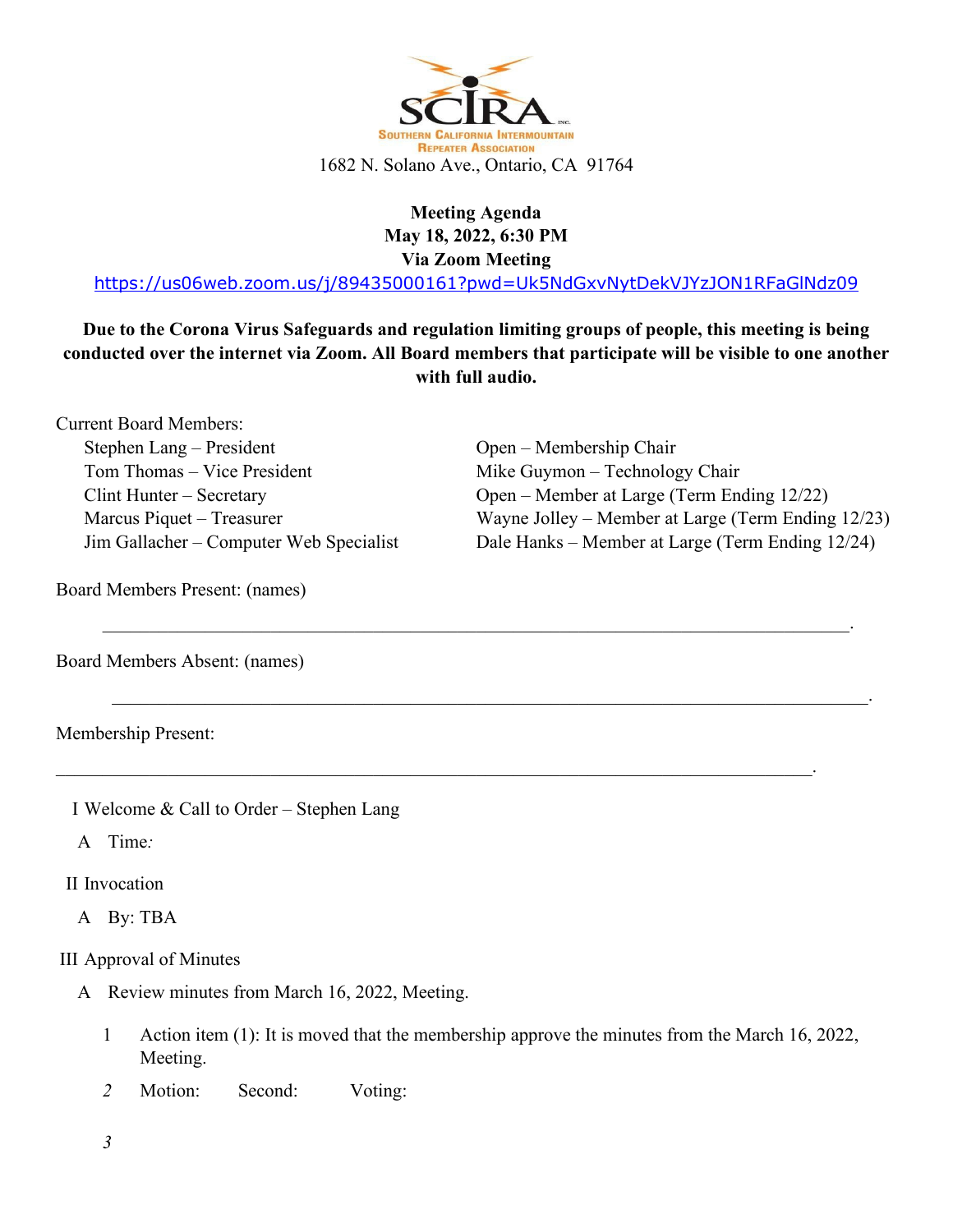

- IV Treasurer's Report Marcus Piquet
	- A Review current Annual Financial Statements.
		- 1 Action item (2): It is moved that we approve the Treasurer's Report Motion: Second: Voting:

President's Report – Stephen Lang

- B From March meeting:
	- 1 Open positions
	- 2 ERC conference updates?
	- 3 Shakeout Exercise
- C Repeater Report
	- 4 Linking of Snow Peak through All Star
		- a Question: Any word on additional funding for Snow Peak from Doug Kuntz (Craig Holmes)

\_\_\_\_\_\_\_\_\_\_\_\_\_\_\_\_\_\_\_\_\_\_\_\_\_\_\_\_\_\_\_\_\_\_\_\_\_\_\_\_\_\_\_\_\_\_\_\_\_\_\_\_\_\_\_\_\_\_\_\_\_\_\_\_\_\_\_\_\_\_\_\_\_\_\_\_

\_\_\_\_\_\_\_\_\_\_\_\_\_\_\_\_\_\_\_\_\_\_\_\_\_\_\_\_\_\_\_\_\_\_\_\_\_\_\_\_\_\_\_\_\_\_\_\_\_\_\_\_\_\_\_\_\_\_\_\_\_\_\_\_\_\_\_\_\_\_\_\_\_\_\_.

\_\_\_\_\_\_\_\_\_\_\_\_\_\_\_\_\_\_\_\_\_\_\_\_\_\_\_\_\_\_\_\_\_\_\_\_\_\_\_\_\_\_\_\_\_\_\_\_\_\_\_\_\_\_\_\_\_\_\_\_\_\_\_\_\_\_\_\_\_\_\_\_\_\_\_\_

\_\_\_\_\_\_\_\_\_\_\_\_\_\_\_\_\_\_\_\_\_\_\_\_\_\_\_\_\_\_\_\_\_\_\_\_\_\_\_\_\_\_\_\_\_\_\_\_\_\_\_\_\_\_\_\_\_\_\_\_\_\_\_\_\_\_\_\_\_\_\_\_\_\_\_\_\_.

 $\mathcal{L}_\text{max}$  , and the contribution of the contribution of the contribution of the contribution of the contribution of the contribution of the contribution of the contribution of the contribution of the contribution of t

- b Bridgecom repeater, on air, target date was 5/1/22?
- 5 New Repeater in Santa Maria
	- A: Progress Report

6 Eagle Tower

- 7 Organization of reporting group
- 8 LA Digipeater
	- A: Progress Report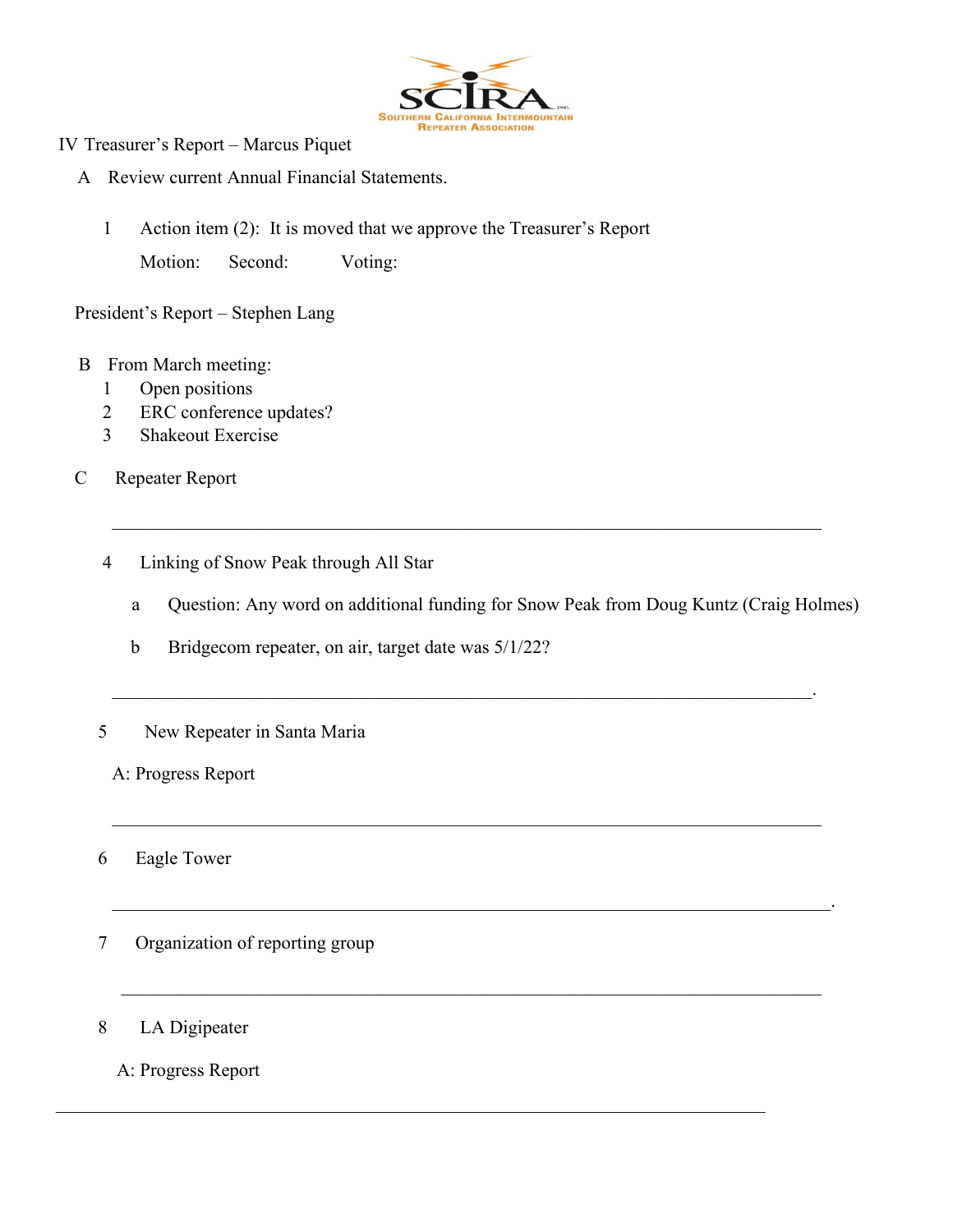

 $\mathcal{L}_\mathcal{L} = \mathcal{L}_\mathcal{L} = \mathcal{L}_\mathcal{L} = \mathcal{L}_\mathcal{L} = \mathcal{L}_\mathcal{L} = \mathcal{L}_\mathcal{L} = \mathcal{L}_\mathcal{L} = \mathcal{L}_\mathcal{L} = \mathcal{L}_\mathcal{L} = \mathcal{L}_\mathcal{L} = \mathcal{L}_\mathcal{L} = \mathcal{L}_\mathcal{L} = \mathcal{L}_\mathcal{L} = \mathcal{L}_\mathcal{L} = \mathcal{L}_\mathcal{L} = \mathcal{L}_\mathcal{L} = \mathcal{L}_\mathcal{L}$ 

 $\mathcal{L}_\text{G} = \{ \mathcal{L}_\text{G} = \{ \mathcal{L}_\text{G} = \{ \mathcal{L}_\text{G} = \{ \mathcal{L}_\text{G} = \{ \mathcal{L}_\text{G} = \{ \mathcal{L}_\text{G} = \{ \mathcal{L}_\text{G} = \{ \mathcal{L}_\text{G} = \{ \mathcal{L}_\text{G} = \{ \mathcal{L}_\text{G} = \{ \mathcal{L}_\text{G} = \{ \mathcal{L}_\text{G} = \{ \mathcal{L}_\text{G} = \{ \mathcal{L}_\text{G} = \{ \mathcal{L}_\text{G$ 

#### VI Upcoming Events

A:

#### VII Board Chair Reports

A:

1. Membership Chair – Open

- A. Changing membership dues and bylaws?
	- 1. amounts & terms
	- 2. items to receive
- 2. Technology Chair Mike Guymon
- 3. Vice President Report Tom Thomas

A.

4. Secretary Report – Clint Hunter

A:

5. Computer Web Specialist Report – Jim Gallacher

6. Member at Large Director - Open

7. Member at Large – Wayne Jolley

8. Member at Large - Dale Hanks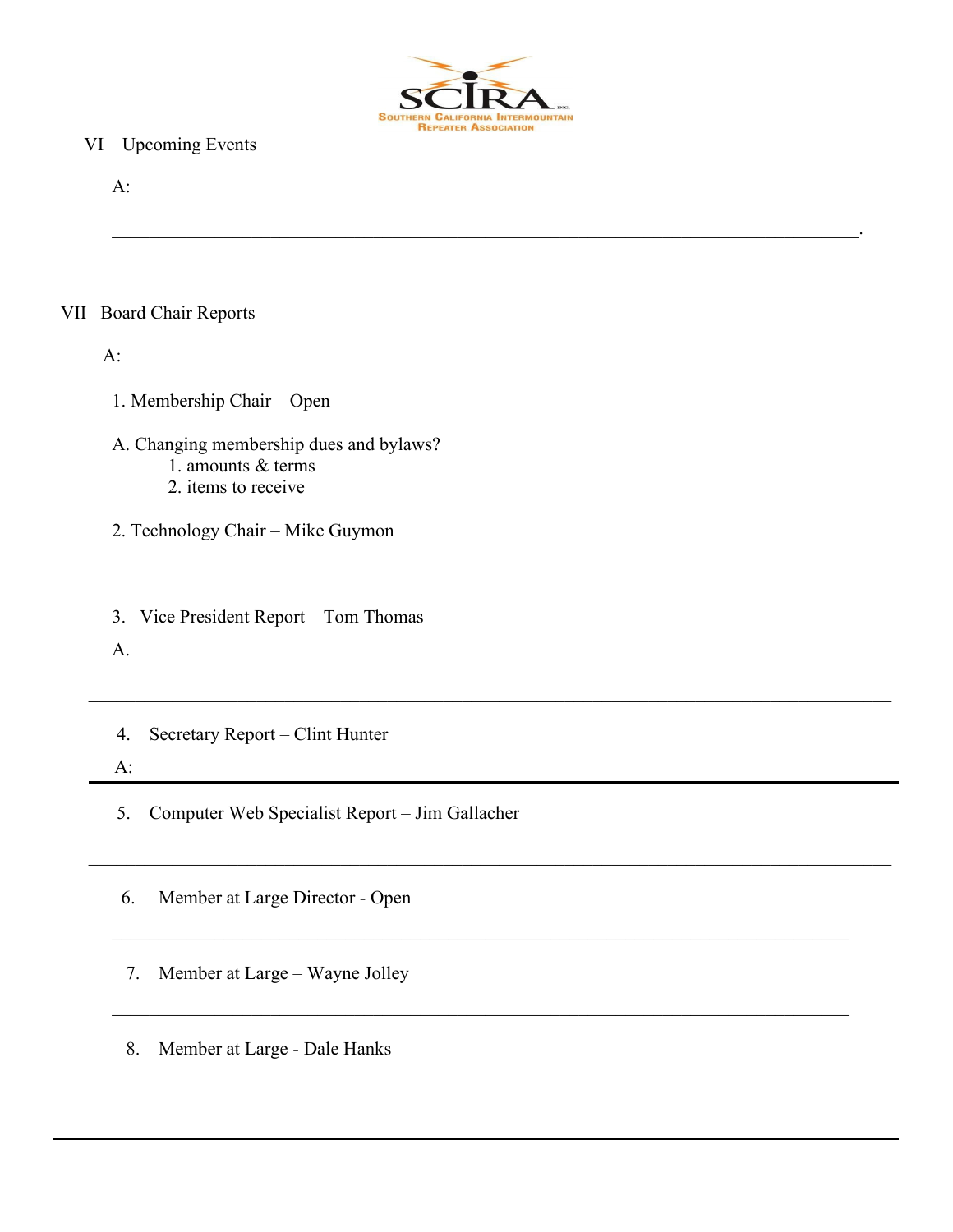

VIII Strategic Plan – Stephen Lang

Action item (3) It is moved that we approve the updated Strategic Plan and the following expenditures:

| Description:                      |                                                                                           | Amount not to exceed: |  |  |
|-----------------------------------|-------------------------------------------------------------------------------------------|-----------------------|--|--|
|                                   |                                                                                           | $\sim$                |  |  |
|                                   | the control of the control of the control of the control of the control of the control of | $\sim$                |  |  |
|                                   | Motion: Second: Voting: Voting:                                                           |                       |  |  |
| IX New Business                   |                                                                                           |                       |  |  |
| 1.                                |                                                                                           |                       |  |  |
|                                   |                                                                                           |                       |  |  |
| 2.                                |                                                                                           |                       |  |  |
| ERC Conference - Live Stream? TBD |                                                                                           |                       |  |  |
| D: Santa Inez discussion.         |                                                                                           |                       |  |  |
| X Adjournment                     |                                                                                           |                       |  |  |

- A. Action item (4) it is moved that we adjourn at
- Motion: Second: Voting:

## V Benediction:

A By: TBA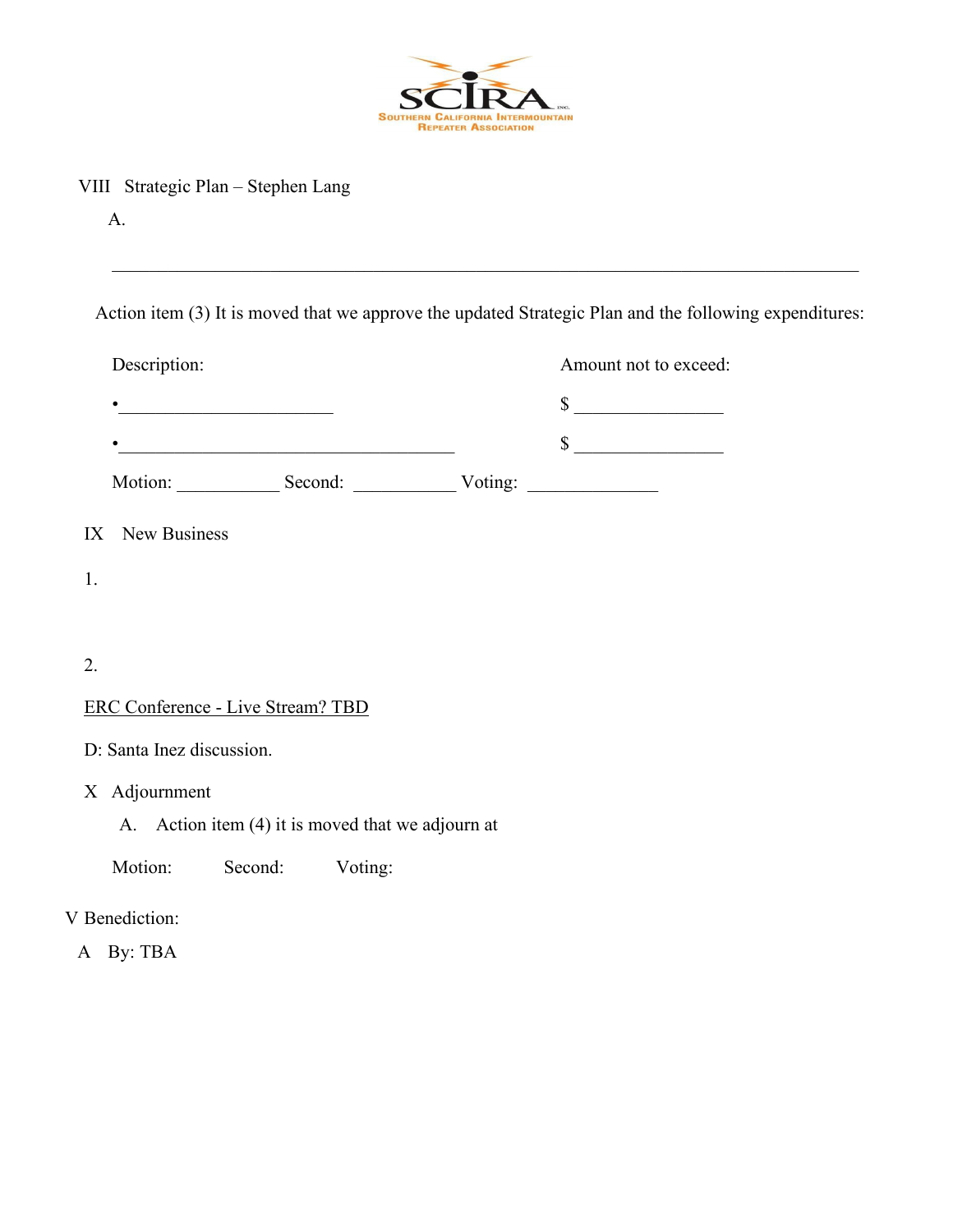

#### **Calendar**

| Meetings in 2022, each beginning at 6:30 pm:        |
|-----------------------------------------------------|
| January 19 SCIRA Board Meeting                      |
| March 16 SCIRA Board and General Membership Meeting |
| May 18 SCIRA Board Meeting                          |
| July 20SCIRA Board and General Membership Meeting   |
| September 21SCIRA Board Meeting                     |
| November 16SCIRA Annual Meeting/elections.          |

#### **SCIRA Prioritized Strategic Plan 2022**

| <b>Priority</b> | <b>Current Projects</b> | <b>Site/Location</b>  | <b>Est. Cost</b> |          |
|-----------------|-------------------------|-----------------------|------------------|----------|
| $\mathbf{1}$    | <b>Batteries</b>        | <b>Snow Peak</b>      | \$               | 200.00   |
| 2               | <b>Batteries</b>        | Contractors           | \$               | 600.00   |
| $\overline{3}$  | NARCC, SCRIBBA, TASMA   | Reg. as SCIRA, Inc.   | \$               | 45.00    |
| $\overline{4}$  | Links                   | Eagle and Contractors |                  | 750.00   |
|                 |                         | <b>Subtotal</b>       |                  | 1,595.00 |

# **Future Projects**

| 5  | All-Star Linking/Arden Mesh network |              | \$<br>2,500.00 |
|----|-------------------------------------|--------------|----------------|
| 6  | <b>HF</b> Station                   | Laie, HI     | \$<br>7,500.00 |
| 7  | Batteries / Charger                 | Los Angeles  | \$<br>1,000.00 |
| 8  | 2 Meter Repeater System             | Bakersfield  | \$<br>3,500.00 |
| 9  | 440 Repeater System                 | Bakersfield  | \$<br>5,450.00 |
| 10 | Repeater                            | Portable 440 | 2,000.00       |